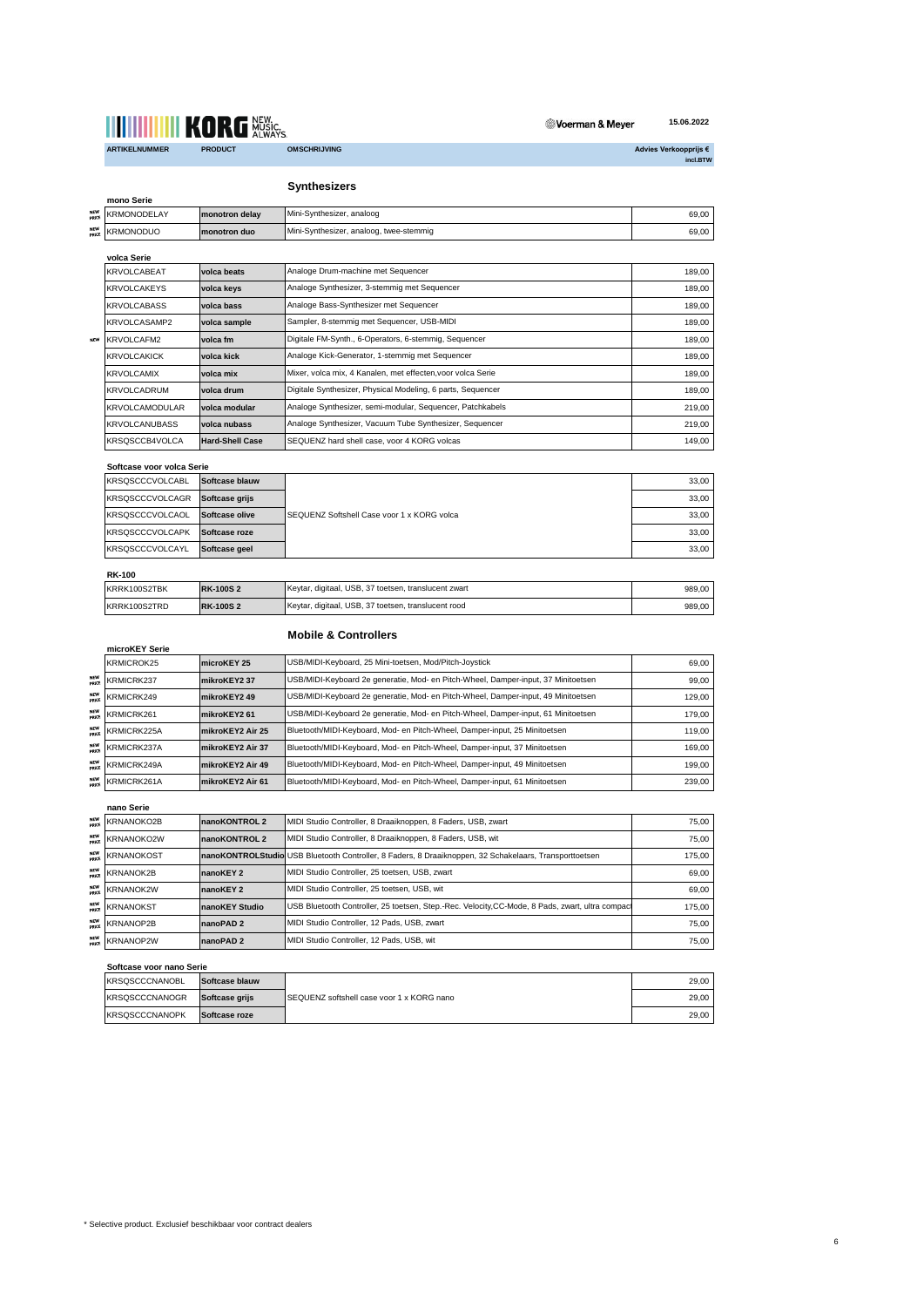

**15.06.2022** Voerman & Meyer

Advies Verkoopprijs €<br>incl.BTW

**Mixers**

| KRMW2408NT | <b>MW-2408 NT</b> | Hybride mixer, 24 Kanalen, Natural Wood zijpanelen | 1.489.00 |
|------------|-------------------|----------------------------------------------------|----------|
| KRMW1608NT | <b>MW-1608 NT</b> | Hybride mixer, 16 Kanalen, Natural Wood zijpanelen | 1.289.00 |
| KRMW001    | MW-001            | Rackmount voor MW-2408                             | 49.00    |

#### **DJ & Producing Tools**

| KRELECTR2B        | electribe 2         | Producing Tool, 400 Sounds, blauw metallic                                                                      | 489.00 |
|-------------------|---------------------|-----------------------------------------------------------------------------------------------------------------|--------|
| KRELECTR2SR       | electribe 2 sampler | Producing Tool, Sampler, rood                                                                                   | 489.00 |
| KRKO2S            | Kaossilator 2s      | Dynamic Phrase Synthesizer, Sampler, microSD slot, geintegreerde<br>luidspreker en microfoon. Recording functie | 175.00 |
| <b>KRKPMINI2S</b> | mini Kaoss Pad 2s   | DJ Digital Effectpad, Sampler, geint luidspreker en microfoon, MP3 en WAV Player/Recorder                       | 175.00 |

#### **Audio**

| KRDSDAC100M    | DS-DAC-100M       | Mobile Digital Analog Converter, USB, 1 Bit         | 199.00 |
|----------------|-------------------|-----------------------------------------------------|--------|
| NEW KRDSDAC10R | <b>DS-DAC-10R</b> | 1bit USB DAC/ADC, Digital Analog Converter/Recorder | 699.00 |

#### **Drums & Percussion**

| <b>KRWDXGLB</b>  | <b>Wavedrum Global</b> | IWavedrum 2 - Global Edition, Elektronisch Percussie Instrument, 200 Presets, donkerblauw | 679.00 |
|------------------|------------------------|-------------------------------------------------------------------------------------------|--------|
| NEW KRKRMINI     | <b>Rhythm Computer</b> | Drum Computer                                                                             | 105.00 |
| <b>KRCLIPHIT</b> | <b>CLIPHIT</b>         | Elektronische Module voor weergave van Drum Sounds d.m.v. Clip-Sensoren                   | 123.00 |
| KRKR55PRO        | KR55 Pro               | Digital Drum, KR55 Pro                                                                    | 349.00 |

### **Hoofdtelefoons**

| <b>KRNCQ1BK</b> | NCQ-1 | Hoofdtelefoon, Active Noise Cancelling, Bluetooth, zwart, voor DJs | 369.00 |
|-----------------|-------|--------------------------------------------------------------------|--------|
| <b>KRNCQ1WH</b> | NCQ-1 | Hoofdtelefoon, Active Noise Cancelling, Bluetooth, wit, voor DJs   | 369.00 |

### **Versterkers / Luidsprekers**

| NEW KRKONNECT      | <b>KONNECT</b>  | PA-Combo, KONNECT, draagbaar                     | 535.00 |
|--------------------|-----------------|--------------------------------------------------|--------|
| <b>KRSCKONNECT</b> | <b>Softcase</b> | Softcase voor KORG KONNECT                       | 72.00  |
| KRSTAGE80ST        | <b>Stand</b>    | Luidsprekerstand voor KORG KONNECT / Stageman 80 | 41.00  |

#### **Nu:Tekt DIY-Kits**

| <b>KRNTS1</b>           | NTS-1        | Synthesizer, digitaal, monofoon, Nu:Tekt, zelfbouwpakket, MultiEngine, DFX      | 149.00 L |
|-------------------------|--------------|---------------------------------------------------------------------------------|----------|
| <b>NEW KRNTS2BUNDLE</b> | NTS-2 Bundel | Bundel van NTS-2 oscilloscoop zelfbouwpakket met "Patch & Tweak with KORG" boek | 229.00   |
| <b>KRNTHAS</b>          | <b>HA-S</b>  | Hoofdtelefoonversterker, Nu:Tekt, HA-S, DIY-bouwpakket met Nutube               | 319.00 l |
| <b>KRNTODS</b>          | OD-S         | Effectpedaal, Nu:Tekt, OD-S Overdrive, DIY-bouwpakket met Nutube                | 259.00   |

#### **Accessoires**

|     | NEW KRDS-1H       | <b>DS-1H</b>  | Sustain pedaal                                                                                                    | 79.00  |
|-----|-------------------|---------------|-------------------------------------------------------------------------------------------------------------------|--------|
|     | NEW KREXP-2       | EXP-2         | Expressie-/Volumepedaal                                                                                           | 99.00  |
|     | NEW KRPS3         | <b>PS-3</b>   | Voetpedaal                                                                                                        | 18.00  |
| NEW | PRICE KREC5       | <b>EC-5</b>   | Multifunctioneel voetpedaal, 5-voudig, voor instrumenten uit de Pa- en i-serie met<br>overeenkomstige aansluiting | 119.00 |
|     | KRPU <sub>2</sub> | <b>PU-2</b>   | Pedalenunit met 3 pedalen, PU-2 voor KORG SP-280 / B1 / B2                                                        | 75.00  |
|     | KRXVP20           | <b>XVP-20</b> | Volume-/Expressiepedaal                                                                                           | 185.00 |

### **Adapters**

| <b>KRKA189</b> | AC-adapter, 9V/1100mA voor Tuners, Electribe A, R, S/MK2, Micro/Kon./KON49,<br><b>KA-189</b><br>padKONTROL.K-Serie, VOX-JS, Cooltron en AX-Serie |                                                                                                       | 27.00 |
|----------------|--------------------------------------------------------------------------------------------------------------------------------------------------|-------------------------------------------------------------------------------------------------------|-------|
| <b>KRKA320</b> | KA-320                                                                                                                                           | AC-adapter, 12V/3500mA voor M50, Pa588 en Pa500                                                       | 41.00 |
| <b>KRKA350</b> | KA-350                                                                                                                                           | AC-adapter 9V/1700mA voor volca-Serie en WDX                                                          | 41.00 |
| KRKA360        | KA-360                                                                                                                                           | AC-adapter, 19V/3420mA voor SP280 en LP380                                                            | 41.00 |
| KRKA380        | <b>KA-380</b>                                                                                                                                    | AC-adapter, 15V/3000mA voor Pa300                                                                     | 41.00 |
| KRKA390VI      | <b>KA-390VI</b>                                                                                                                                  | AC-adapter, 12V/2500mA voor B1 / B1SP / B2N                                                           | 39.00 |
| KRKA400VI      | <b>KA-400VI</b>                                                                                                                                  | AC-adapter, 15V/3300mA, voor VOX Continental                                                          | 39,00 |
| <b>KRKA420</b> | KA-420                                                                                                                                           | AC-adapter, 19V/3420mA, voor VOX MV50 Serie, VX50 Serie, VT40X, Cambridge 50, ADIO<br>AIR Serie, XE20 | 39.00 |
| KRKA430        | <b>KA-430</b>                                                                                                                                    | AC-adapter, 15V/3200mA voor B2 (SP) / XE20 (SP)                                                       | 39.00 |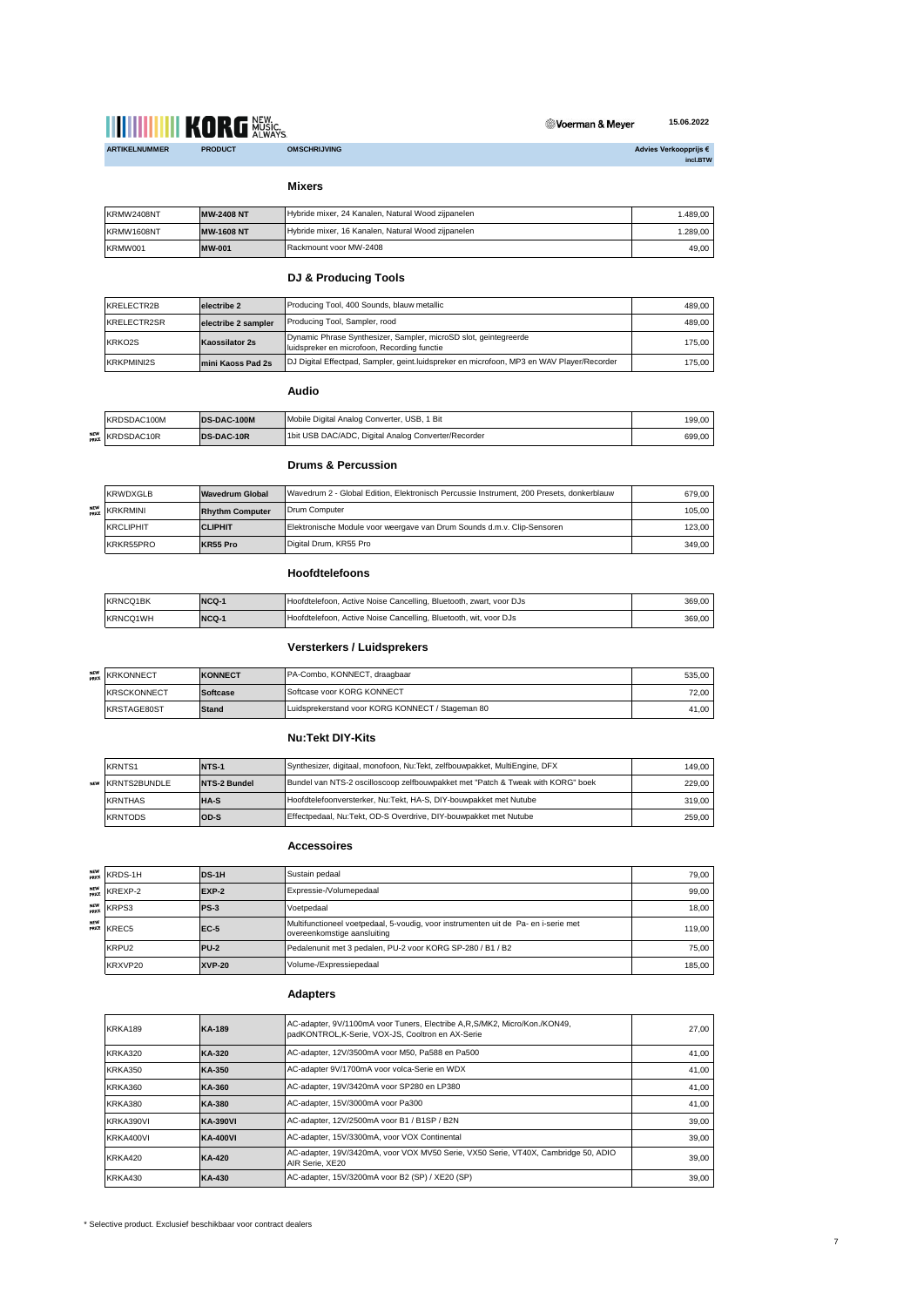|              |                      | <b>THEFE YORG WASKS</b> |                                                           | Voerman & Meyer | 15.06.2022                        |
|--------------|----------------------|-------------------------|-----------------------------------------------------------|-----------------|-----------------------------------|
|              | <b>ARTIKELNUMMER</b> | <b>PRODUCT</b>          | <b>OMSCHRIJVING</b>                                       |                 | Advies Verkoopprijs €<br>incl.BTW |
|              |                      |                         |                                                           |                 |                                   |
|              |                      |                         |                                                           |                 |                                   |
|              | 2600-Serie           |                         | <b>Synthesizers</b>                                       |                 |                                   |
| NEW<br>PRICE | KRARP2600MSTD        | ARP 2600 Module         | ARP Synthesizer, analoog, monofoon, semi-modulair, Module |                 | 2.249,00                          |
|              |                      |                         |                                                           |                 |                                   |



|            |                                  | <b>Hardware</b>                                                      |        |  |
|------------|----------------------------------|----------------------------------------------------------------------|--------|--|
| Drumpedaal |                                  |                                                                      |        |  |
| SAAXP1000  | <b>Axelandor Single</b><br>Pedal | Drumpedaal, Axelandor, Dubbele ketting, Multi-Axle Cam System        | 469.00 |  |
| SAAXP1002  | <b>Axelandor Double</b><br>Pedal | Dubbel Drumpedaal, Axelandor, Dubbele ketting, Multi-Axle Cam System | 999.00 |  |

8